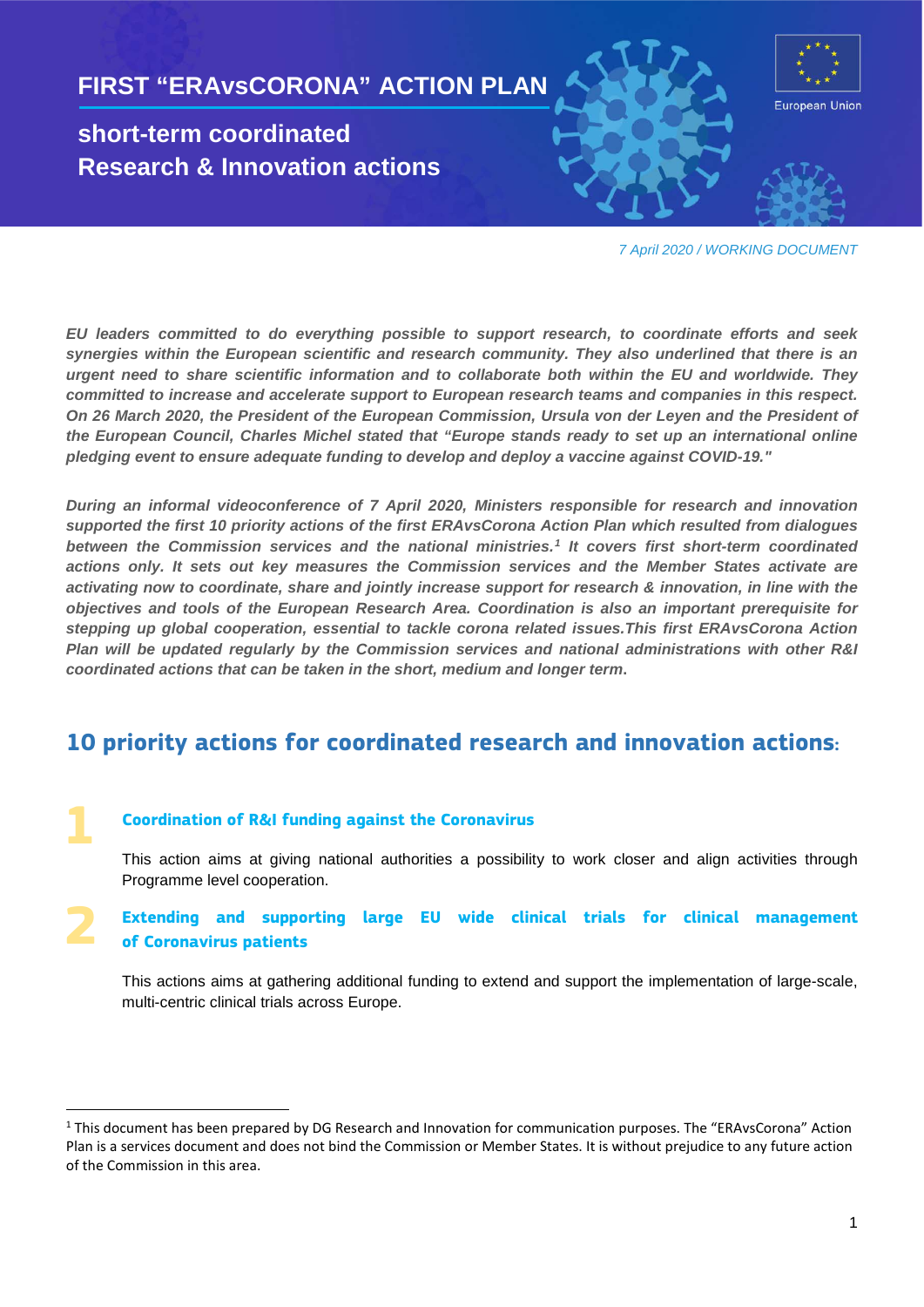

### **New funding for innovative and rapid health-related approaches to respond to coronavirus and deliver quick results relevant to society and a higher level of preparedness of health systems 3**

This action aims at funding innovative approaches for researchers and innovators to deliver quick results relevant to society focussing on (1) Social and economic impacts of the outbreak response; (2) Medical technologies and ICT-applications; (3) Health systems preparedness (including manufacturing).

#### **Increasing support to innovative companies**

This action aims at increasing support to the recently closed Horizon 2020 European Innovation Council pilot Accelerator using the opportunity of the bottom-up call where more than 1,000 coronavirus related applications have been received (out of a global number of around 4,000) to support the best applications relating to the coronavirus.

It also aims at increasing support to research & innovation financial instruments addressing coronavirus related issues. This would assist with the increasing demand of financial support notably for rapid vaccines development and deployment / upscaling of good manufacturing practice production facilities of EU enterprises.

It also includes establishing a Coronavirus European Innovation Council Platform for matchmaking services with dedicated groups and matchmaking services for start-ups and SMEs to exchange ideas on coronavirus innovations and connect with investors, public procurers, corporations and others.

### **Creating opportunities for other funding sources to contribute to R&I actions on Coronavirus**

This action aims at awarding Seals of Excellence for coronavirus relevant innovations by SMEs/startups evaluated as excellent, but not selected for funding under the European Innovation Council calls. It would also request consent of SMEs/startups to provide their contact details to Structural Fund managing authorities. Under this action, a favourable treatment of state aid to COVID19 Seals of Excellence applies. Additional funding sources, e.g. national / regional funding, private foundations, InvestEU etc will be explored.

# **Establish a one-stop shop for Coronavirus R&I funding 6**

An "ERA Corona platform" will provide complete overview of all ongoing R&I funding initiatives on the Coronavirus. See<https://ec.europa.eu/info/funding-tenders/opportunities/portal/screen/covid-19>

# **Establish an ad-hoc High Level R&I Task Force on the Coronavirus 7**

Without duplicating existing structures, such a new ad-hoc High Level R&I Task Force could advise on possible R&I actions of EU relevance on identified medium and long-term priorities and communicate about coordinated R&I actions to the general public.

### **Access to Research Infrastructures**

The availability of the services provided by Research Infrastructures (analytical facilities, biological samples, reagents, pathogen labs, regulatory support, social science Research Infrastructures etc.) and of the data they hold (e.g. for the re-testing of raw data and assessing the societal effects and effectiveness of pandemic responses) is vital for researchers working on the coronavirus. New services (including High Performance Computing and Artificial Intelligence) and datasets are being brought on stream and it is important to match supply and demand across borders.



**8**

**4**

**5**